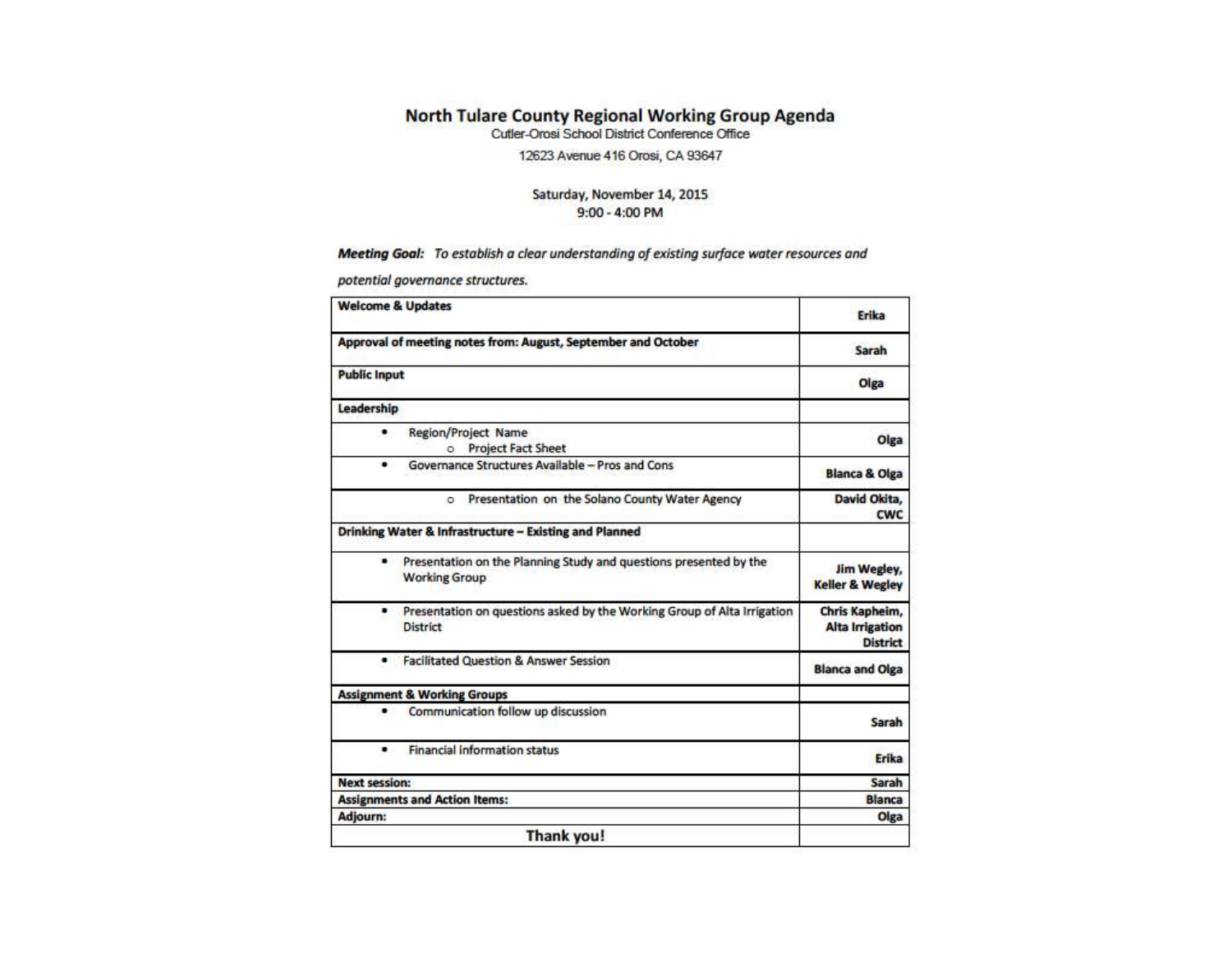

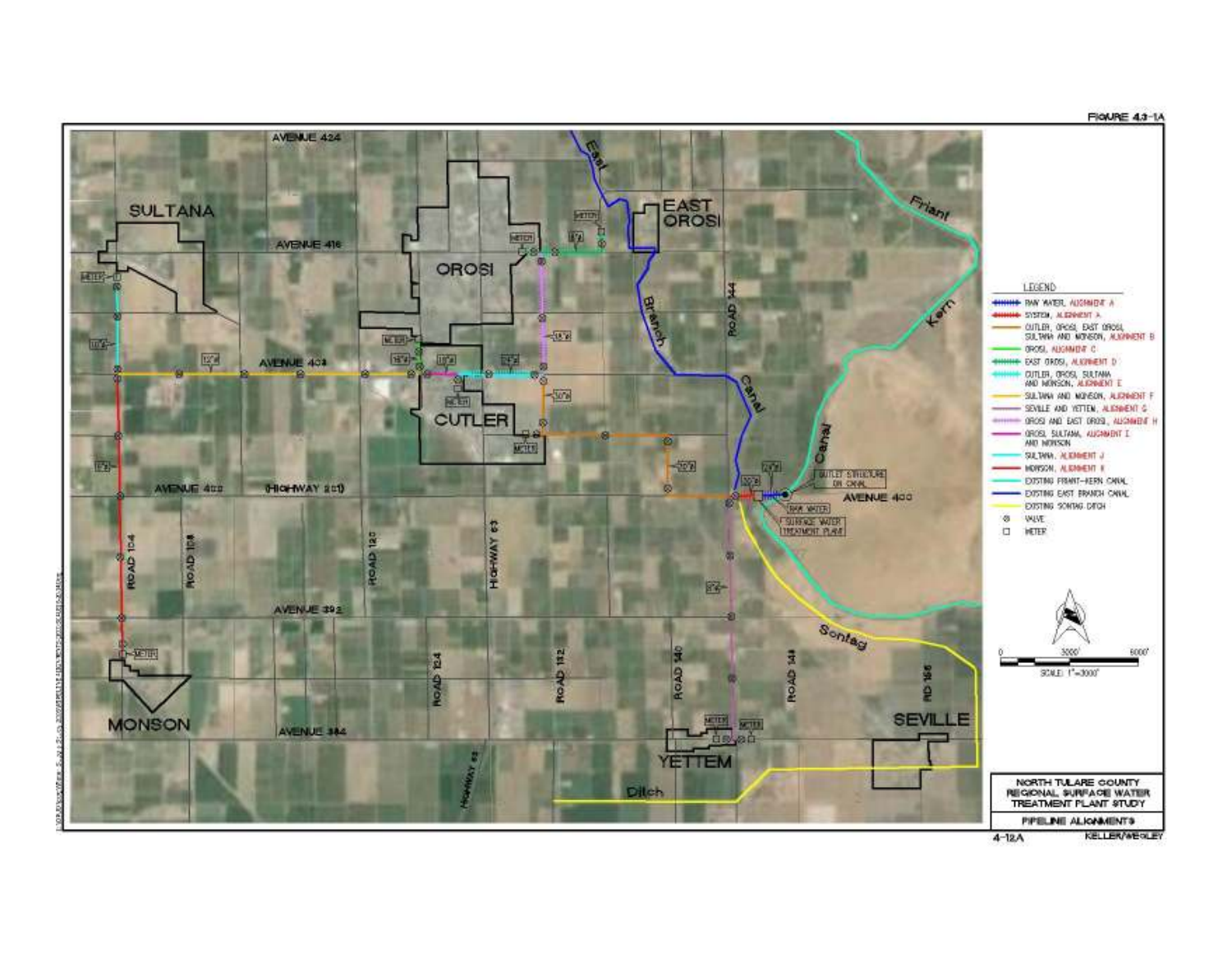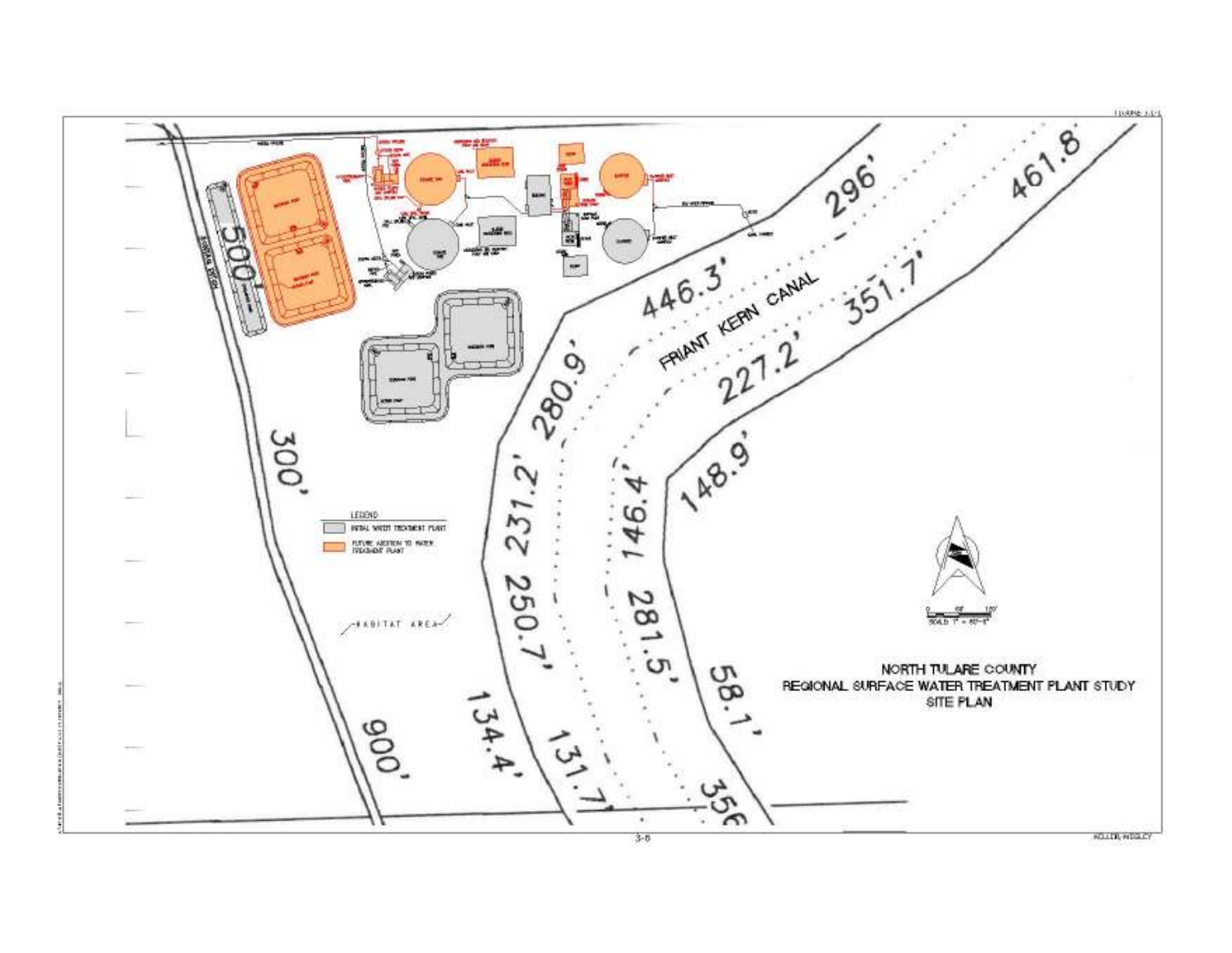#### North Tulare County Regional Surface Water Treatment Plant

#### **Working Group Meeting**

#### November 14, 2015

### 1. Please explain the changes in the Appended Study compared to the Final Study. Please explain increases in costs.

The Orosi Public Utility District had initially requested only a partial water supply from the proposed surface water treatment plant. The District's remaining water demands were to be provided from pumping of their existing groundwater wells. After further review, the District decided to request a full water supply from the surface water treatment plant. Sultana Community Services District determined that there were more water service connections than initially reported and in the Addendum the additional connections were included. The anticipated water connections in the Monson Area were also greater than shown in the Report, and were, therefore, increased. These changes for the three communities resulted in an increase in the water supply required to serve the treatment plant with an associated increase in the estimated operational costs. This increase in the water supply for the water treatment plant was discussed with the Alta Irrigation District and they felt comfortable in supplying the additional amount of water. The size of the water treatment plant and specific portions of the conveyance facilities were reevaluated and increased accordingly. The estimated increases in the total costs were determined and are discussed further in the Addendum to the Report.

2. There are several local water infrastructure improvements that are underway or planned (i.e. wells and connections). How will they be integrated into the surface water project?

It is our understanding that there are additional infrastructure projects planned in the area. At the time of the Report, these projects were in the planning stages and had not been completed. When these facilities are constructed and become operational, there may be an opportunity to integrate them into the overall water plan for serving the area. It is our understanding that some of the projects currently being studied may reduce the conveyance facility costs shown in the Report.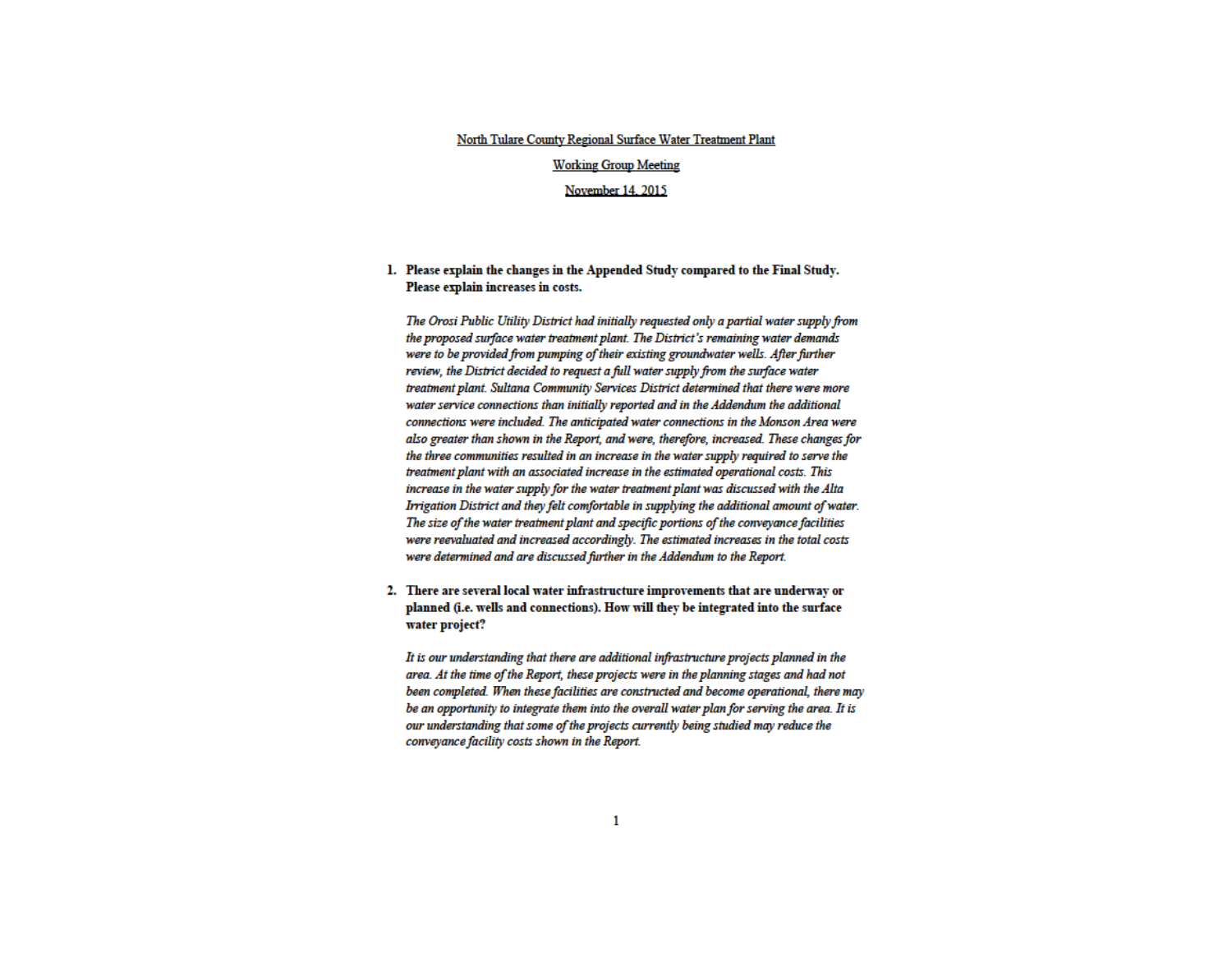3. How will the surface water treatment plant and pipelines accommodate both short term and long term growth?

The funding agencies will typically allow an additional ten percent growth factor in the design of the improvements. Any increase in the size of the proposed surface water treatment plant and appurtenances beyond that allowance will require additional funding. Additional funding sources will need to be pursued and could possibly be provided by the connection fees that will be generated and/or supported by the additional water services that will be connected to the system.

4. How will local groundwater wells be integrated into the surface water system to provide water when the Friant-Kern Canal is down for maintenance? Could they be more frequently incorporated into the overall system (dual source system)? What about including ongoing maintenance of the community wells in the system rotating basis?

During those periods when maintenance is occurring on the Friant-Kern Canal, the existing groundwater wells identified in the Report can be used to provide the wintertime flows. With the development of infrastructure improvements listed in the Report, the communities will all be connected by the proposed conveyance facilities. It could be possible for a dual (surface water/groundwater) system to be incorporated in the operations plans for the water system. Such a plan will require agreements between the various communities regarding the operations of the individual groundwater wells. The ongoing maintenance on the wells will be defined in this agreement. One option is for the individual districts that are providing the water from their groundwater wells, during the canal maintenance period to meet this wintertime demand, be compensated by those agencies receiving the water on a unit cost for the water basis. The individual agencies should be responsible for the operation and maintenance of their own wells.

### 5. What happens if back up wells go out of compliance? Is there a way to treat them? Is there an alternative?

As discussed in the Addendum to the Report, all of the communities will be receiving a full water supply from the surface water treatment plant. The only time that the groundwater wells are planned to be used is during the periodic canal maintenance period when the canal is dry. Temporary treatment of the water pumped from the groundwater wells could be achieved if all the wells are out of compliance and the wintertime flows cannot be provided. Another option could be the development of temporary storage within the canal prism. Currently, the Alta Irrigation District and the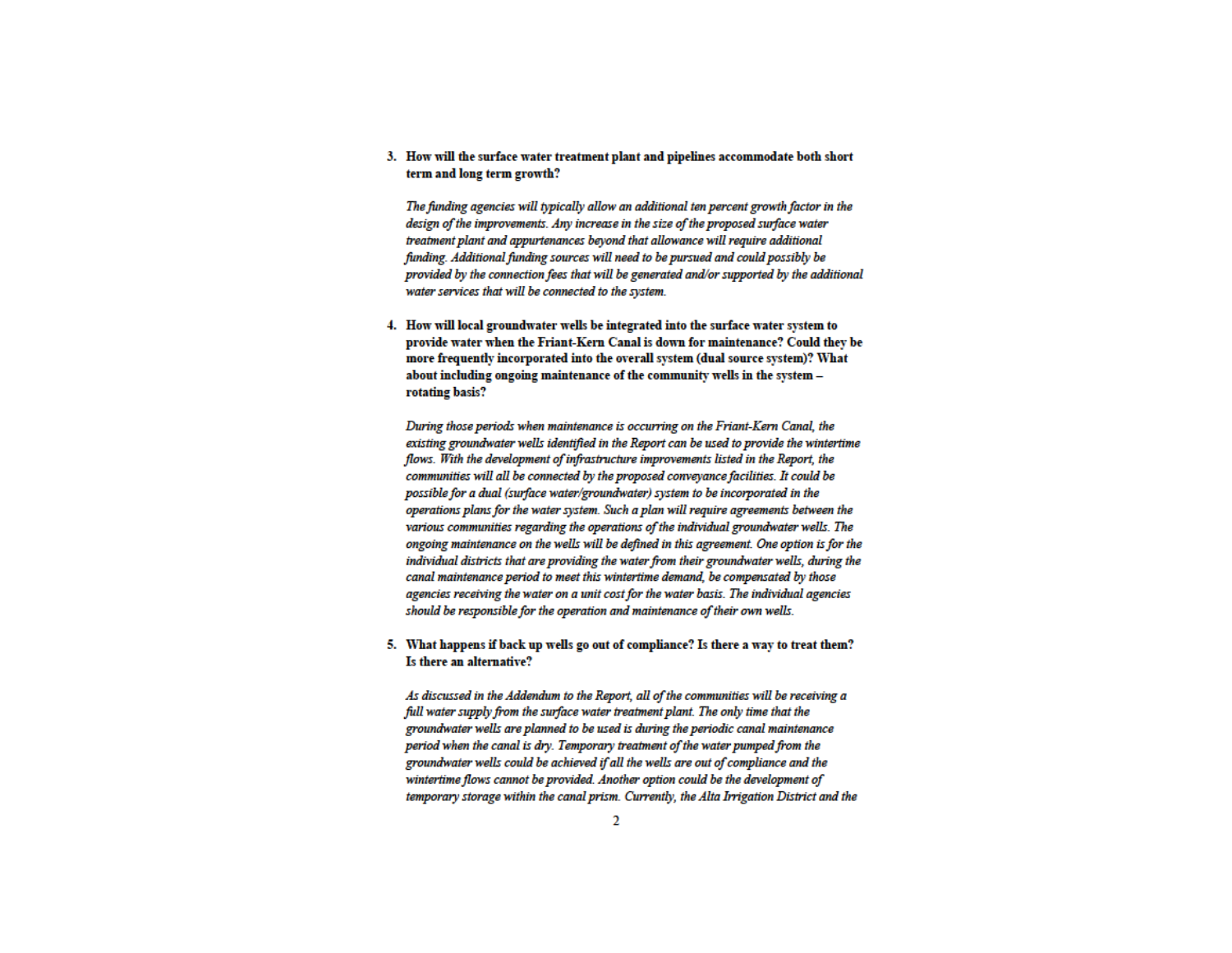City of Orange Cove are discussing an option which includes an evaluation of an alternate conveyance facility for delivering Kings River Water to the area in-lieu of or as a supplement to the Friant-Kern Canal.

6. How good is the current project price for the future? Construction and a final product may not come into fruition for 5-7 years - what sort of inflation is factored in?

The cost estimates in the Report are based on current costs. Depending on the time frame for construction of the facilities an appropriate inflation factor will need to be applied.

7. What design measures are being included to prevent disinfection byproducts?

Kings River Water is of excellent quality compared to other surface water supplies in the State. The formation of disinfection byproducts was one of the items considered in the siting of the surface water treatment plant. To reduce the formation of disinfection byproducts, it is recommended that the treatment plant be located adjacent to the Friant-Kern Canal. The water storage tank should also be designed to allow the addition of aeration equipment.

8. Capacity of seven wells is sufficient. Is the pressure and location sufficient to push the water all around to all of the seven communities without needing to install booster pumps (there will be some slight uphill slope).

The land topography for the seven communities that are proposed to be served by the surface water treatment plant is relatively flat. In the investigation completed for purposes of the Report, it was determined that water from the wells can be distributed to the remaining communities. It is not expected that additional booster pumps would be required. Utilizing the surveys to be conducted during the design phase of the project, a detailed evaluation will be completed on the operation of the system when using the groundwater wells.

9. Has solar been considered for operations and maintenance to keep down costs?

Solar power facilities were not included in the budgets. Based on the cost of the solar facilities and the funding opportunities available, solar power can be considered during the final design. For wastewater treatment facilities, solar power facilities are an eligible item for funding, but, apparently, solar power is not a fundable item through the drinking water program.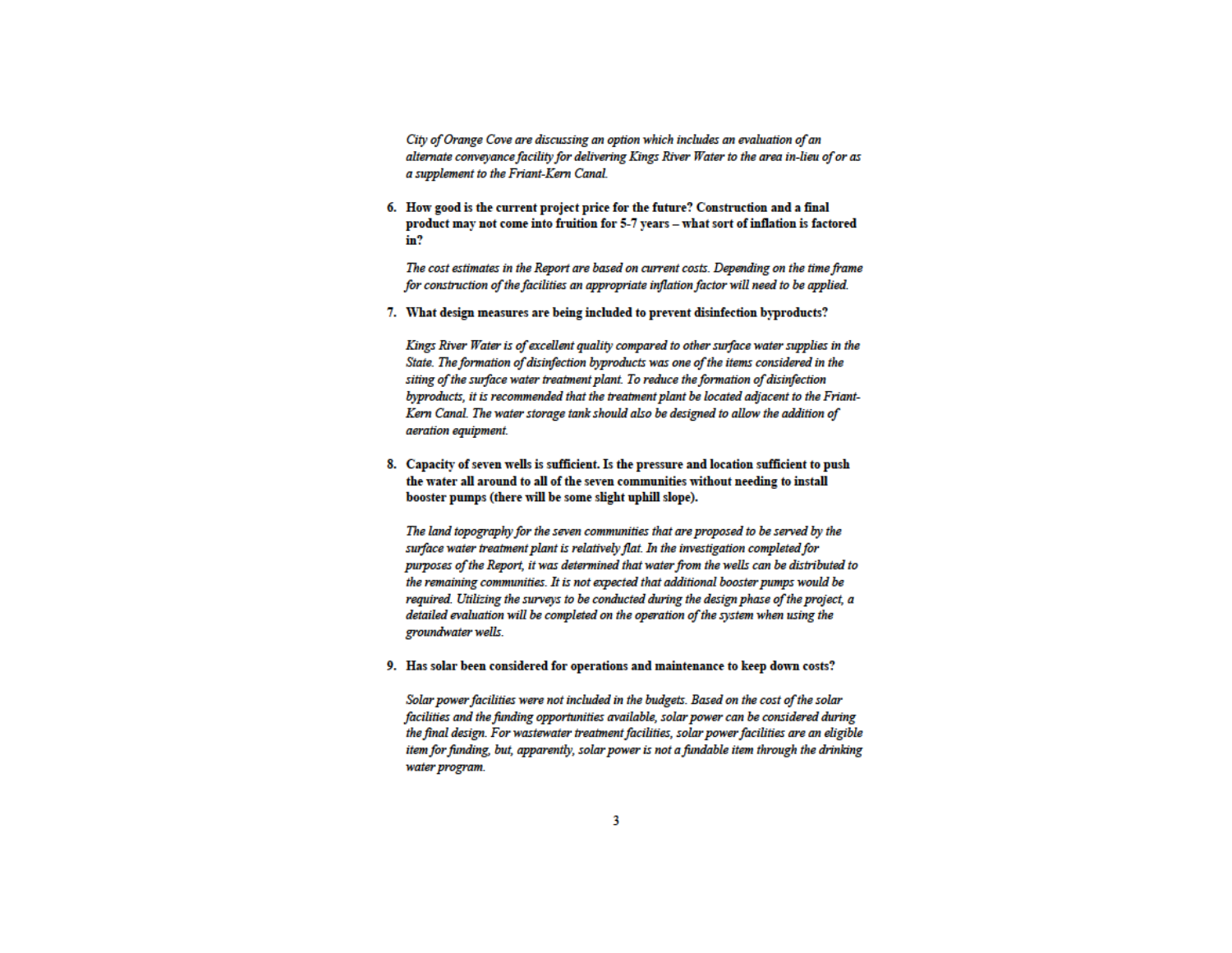10. What options are there to purchase or put an option on the site for the treatment plant? What other options for a site to build the plant have been analyzed - are there any?

A field review of the entire region was made to locate a suitable site for the water treatment plant. The water treatment plant site selected was the best location for construction of the facility. The selected site meets all the criteria as far as being centrally located to the communities, current land use on the property, being located in a concrete-lined reach of the Friant-Kern Canal and adjacent to the canal, the proposed site is adjacent to an existing Alta Irrigation District Canal, the size of the parcel is sufficient to provide an area that can be dedicated for habitat enhancement and is also of sufficient size to allow expansion of the treatment facility to serve an expanded service area that includes domestic water users in addition to the seven communities identified in the Report. It is recommended that an option on this parcel be pursued until funding is available to purchase the property.

11. What happens to the surface water treatment plant when the canal is empty? Can you leave it dry for three months?

During the canal maintenance period, when groundwater wells are being used to supply water to the seven communities, the water treatment plant can be taken off-line. This will provide an opportune time to accomplish the required and preventative maintenance on the water treatment plant and associated equipment.

12. Review for us the information on meters and two-way meters.

Each community will have a master meter to record the total water deliveries being made to them from the water treatment plant. Communities that also furnish water from their wells during the period when the Friant-Kern Canal is shut down will have metering facilities that can also record the quantity of water delivered from their individual water system to the project for use by others.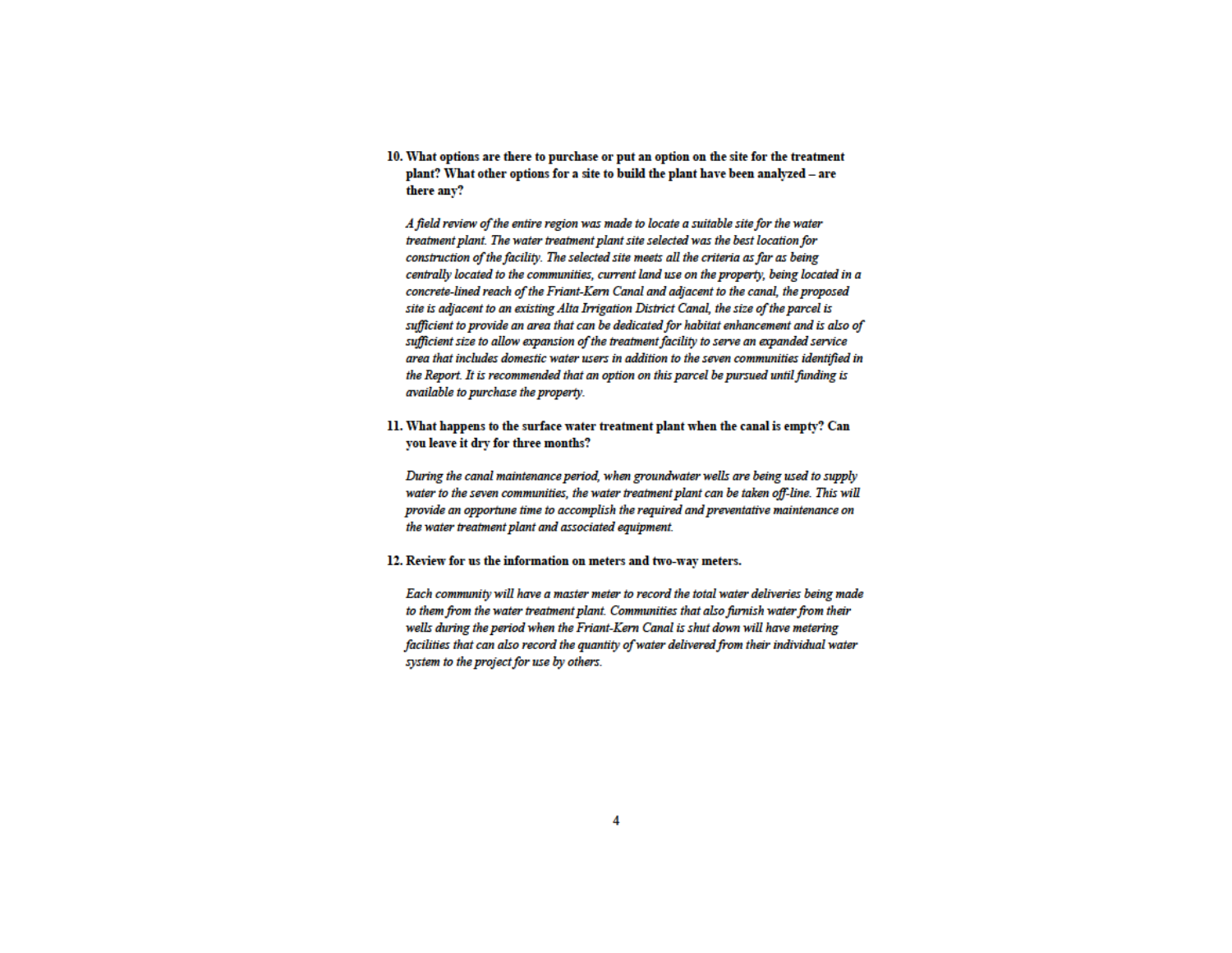# TABLE 4.3-1 ALIGNMENT A RAW WATER AND SYSTEM PIPELINE CAPACITYPHD = 4515 GPM (SYSTEM) (5432) PHD = 3680 GPM (RAW WATER) (4450)NORTH TULARE COUNTYREGIONAL SURFACE WATER TREATMENT PLANT STUDY

| <b>AGENCY</b>                                 | <b>SYSTEM FLOW</b><br>RATE (gpm) | <b>CAPACITY</b><br>PRORATED ON<br><b>FLOW</b> |          |
|-----------------------------------------------|----------------------------------|-----------------------------------------------|----------|
| <b>CUTLER PUBLIC UTILITY DISTRICT</b>         | 2100                             | 46.51%                                        | (38.66%) |
| OROSI PUBLIC UTILITY DISTRICT                 | 1560 (2273)                      | 34.55%                                        | (41.84%) |
| SULTANA COMMUNITY SERVICES DISTRICT           | 341 (509)                        | 7.55%                                         | (9.37%)  |
| <b>EAST OROSI COMMUNITY SERVICES DISTRICT</b> | 243                              | 5.38%                                         | (4.47%)  |
| SEVILLE (Zone of Benefit No. 1)               | 127                              | 2.81%                                         | (2.34%)  |
| YETTEM (Zone of Benefit No. 1)                | 110                              | 2.44%                                         | (2.03%)  |
| <b>MONSON AREA</b>                            | 34 (70)                          | 0.75%                                         | (1.29%)  |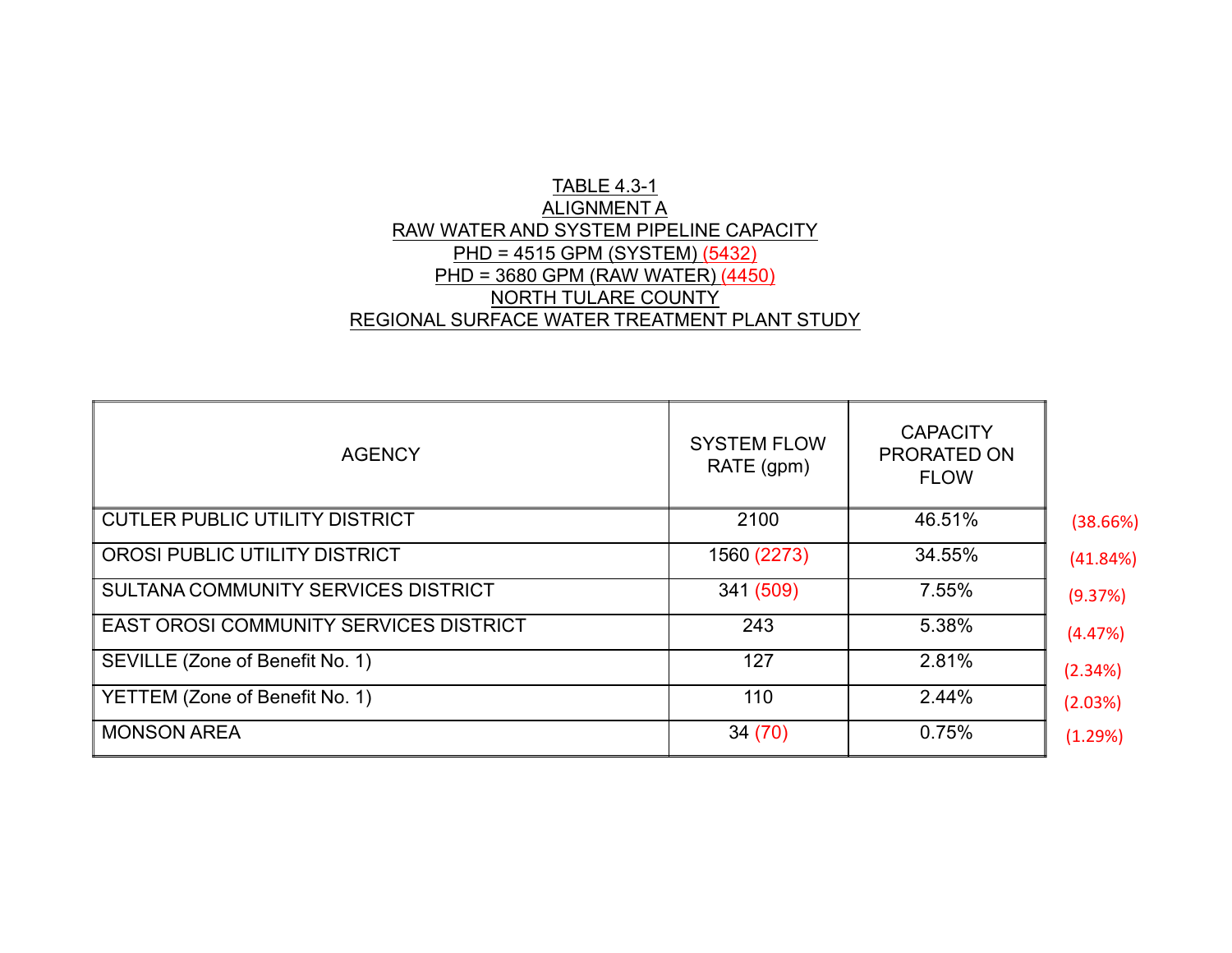### TABLE 2.3-2 AGENCY SERVICE CONNECTIONS/FLOW BASED WATER TREATMENT PLANT CAPACITYDESIGN = 3682 GPM (4450) NORTH TULARE COUNTYREGIONAL SURFACE WATER TREATMENT PLANT STUDY

| <b>AGENCY</b>                   | <b>SERVICE</b><br><b>CONNECTIONS</b> | <b>CAPACITY</b><br>PRORATED ON<br><b>CONNECTIONS</b> | <b>CAPACITY</b><br><b>PRORATED</b><br><b>ON FLOW</b> |  |  |
|---------------------------------|--------------------------------------|------------------------------------------------------|------------------------------------------------------|--|--|
| <b>CUTLER PUBLIC UTILITY</b>    | 1218                                 | 31.55%                                               | 46.51%                                               |  |  |
| <b>DISTRICT</b>                 |                                      | (30.86%)                                             | (38.74%)                                             |  |  |
| <b>OROSI PUBLIC UTILITY</b>     | 2196                                 | 56.89%                                               | 34.55%                                               |  |  |
| <b>DISTRICT</b>                 |                                      | (55.64%)                                             | $(41.80\%)$                                          |  |  |
| <b>SULTANA COMMUNITY</b>        | 180                                  | 4.66%                                                | 7.55%                                                |  |  |
| <b>SERVICES DISTRICT</b>        | (246)                                | (6.23%)                                              | (9.37%)                                              |  |  |
| <b>EAST OROSI COMMUNITY</b>     | 106                                  | 2.75%                                                | 5.38%                                                |  |  |
| <b>SERVICES DISTRICT</b>        |                                      | (2.69%)                                              | (4.45%)                                              |  |  |
| SEVILLE (Zone of Benefit No. 1) | 75                                   | 1.94%                                                | 2.81%                                                |  |  |
|                                 |                                      | $(1.90\%)$                                           | (2.37%)                                              |  |  |
| YETTEM (Zone of Benefit No. 1)  | 65                                   | 1.68%                                                | 2.44%                                                |  |  |
|                                 |                                      | (1.64%)                                              | $(2.02\%)$                                           |  |  |
| <b>MONSON AREA</b>              | 20                                   | 0.52%                                                | 0.75%                                                |  |  |
|                                 | (41)                                 | $(1.04\%)$                                           | $(1.30\%)$                                           |  |  |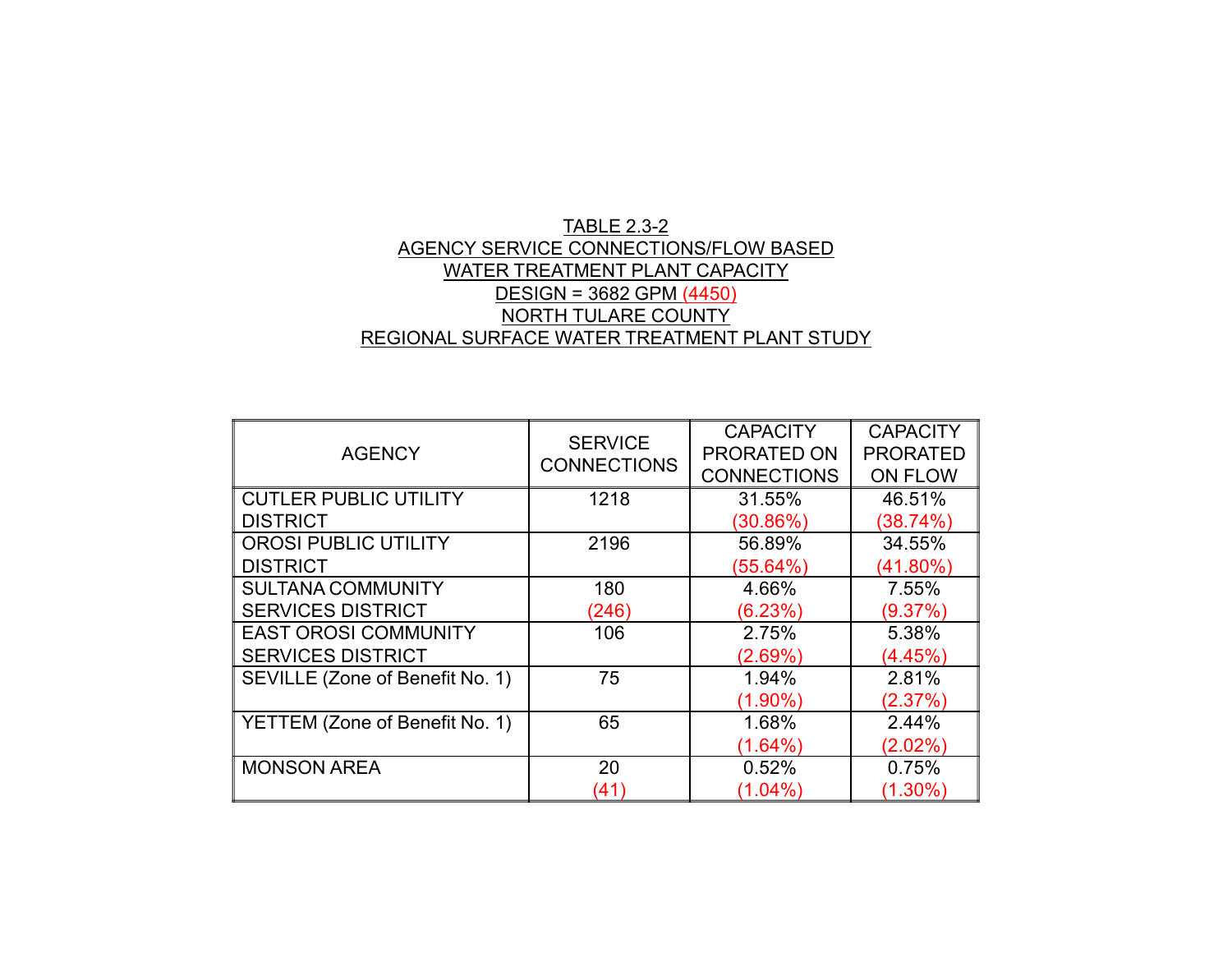# **NORTH TULARE COUNTY REGIONAL SURFACE WATER TREATMENT PLANT SUPPLEMENTAL ITEMS SCHEDULE**

|             |                                                                |   |  |                                |  | <b>MONTHS</b> |    |   |  |  |                             |  |
|-------------|----------------------------------------------------------------|---|--|--------------------------------|--|---------------|----|---|--|--|-----------------------------|--|
| <b>ITEM</b> |                                                                |   |  | <b>DURING GOVERNANCE STUDY</b> |  |               |    |   |  |  | <b>GOVERNANCE COMPLETED</b> |  |
| No.         | <b>TASK</b>                                                    | ÷ |  |                                |  |               | ۰, | ← |  |  |                             |  |
|             |                                                                |   |  |                                |  |               |    |   |  |  |                             |  |
| 1.          | <b>WATER SUPPLY CONTRACTS</b>                                  |   |  |                                |  |               |    |   |  |  |                             |  |
| 2.          | <b>WARREN ACT CONTRACT</b>                                     |   |  |                                |  |               |    |   |  |  |                             |  |
| 3.          | USE AGREEMENT FKC/KRWA AND<br><b>TURNOUT PERMIT</b>            |   |  |                                |  |               |    |   |  |  |                             |  |
| 4.          | <b>EXCHANGE AGREEMENT</b>                                      |   |  |                                |  |               |    |   |  |  |                             |  |
| 5.          | OPTION ON WATER TREATMENT PLANT<br>SITE AND EASEMENTS          |   |  |                                |  |               |    |   |  |  |                             |  |
| 6.          | CEQA (N.D.)                                                    |   |  |                                |  |               |    |   |  |  |                             |  |
| 7.          | <b>SOILS REPORT</b>                                            |   |  |                                |  |               |    |   |  |  |                             |  |
| 8.          | INDIVIDUAL DISTRICT AGREEMENTS ON<br><b>USE OF WATER WELLS</b> |   |  |                                |  |               |    |   |  |  |                             |  |
| 9.          | <b>GOVERNANCE STUDY</b>                                        | ← |  |                                |  |               | ⇒  |   |  |  |                             |  |
| 10.         | <b>ADMINISTRATION</b>                                          |   |  |                                |  |               |    |   |  |  |                             |  |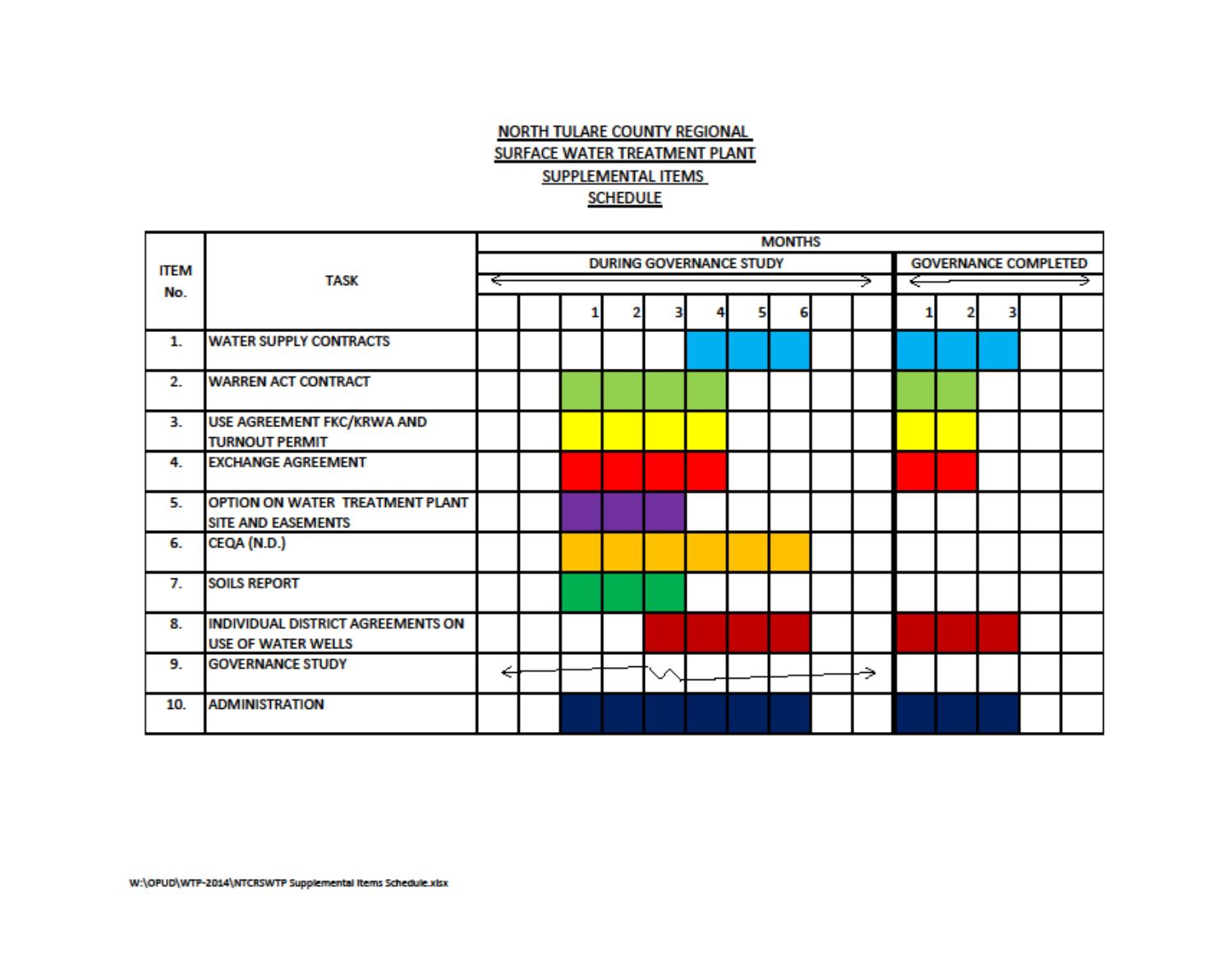# TABLE 4.3-23A SUMMARY INDIVIDUAL AGENCY PIPELINE TOTAL PROBABLE CONSTRUCTION COST ESTIMATENORTH TULARE COUNTYREGIONAL SURFACE WATER TREATMENT PLANT STUDY

| <b>AGENCY</b>                       |                               | <b>CUTLER PUBLIC UTILITY</b><br><b>DISTRICT</b> |                          |                          | OROSI PUBLIC UTILITY<br><b>DISTRICT</b> | SULTANA COMMUNITY<br><b>SERVICES DISTRICT</b> |               | <b>EAST OROSI</b><br><b>COMMUNITY SERVICES</b><br><b>DISTRICT</b> |               | SEVILLE (ZONE OF         | BENEFIT NO. 1)           | YETTEM (ZONE OF          | BENEFIT NO. 1)           | <b>MONSON AREA</b>       |                          |                              |
|-------------------------------------|-------------------------------|-------------------------------------------------|--------------------------|--------------------------|-----------------------------------------|-----------------------------------------------|---------------|-------------------------------------------------------------------|---------------|--------------------------|--------------------------|--------------------------|--------------------------|--------------------------|--------------------------|------------------------------|
| ALIGNMENT<br>(COST TABLE)           | <b>TOTAL</b><br><b>AMOUNT</b> | %                                               | <b>AMOUNT</b>            | $\frac{0}{0}$            | <b>AMOUNT</b>                           | %                                             | <b>AMOUNT</b> | $\%$                                                              | <b>AMOUNT</b> | $\%$                     | <b>AMOUNT</b>            | %                        | <b>AMOUNT</b>            | %                        | <b>AMOUNT</b>            | <b>TABLE</b><br><b>TOTAL</b> |
| ALIGNMENT A (4-3.12)                | \$496,800                     | 38.66                                           | \$192,063                | 41.84                    | \$207,861                               | 9.37                                          | \$46,550      | 4.47                                                              | \$22,207      | 2.34                     | \$11,625                 | 2.03                     | \$10,085                 | 1.29                     | \$6,409                  | \$496,800                    |
| ALIGNMENT B (4-3.13)                | \$3,545,450                   | 40.42                                           | \$1,433,071              | 43.75                    | \$1,551,134                             | 9.80                                          | \$347,454     | 4.68                                                              | \$165,927     | $\sim$                   | $\sim$                   | $\overline{\phantom{a}}$ | $\sim$                   | 1.35                     | \$47,864                 | \$3,545,450                  |
| ALIGNMENT C (4-3.14)                | \$161,115                     | $\sim$                                          | $\sim$                   | 100.00                   | \$161,115                               | $\sim$                                        | $\sim$        | $\overline{\phantom{a}}$                                          | $\sim$        | $\sim$                   | $\overline{\phantom{a}}$ | $\overline{\phantom{a}}$ | $\sim$                   | $\sim$                   | $\sim$                   | \$161,115                    |
| ALIGNMENT D (4-3.15)                | \$203,550                     | $\sim$                                          | $\overline{\phantom{a}}$ | $\overline{\phantom{a}}$ | $\overline{\phantom{a}}$                | $\overline{\phantom{a}}$                      | $\sim$        | 100.00                                                            | \$203,550     | $\overline{\phantom{a}}$ | $\sim$                   | $\overline{\phantom{a}}$ |                          | $\overline{\phantom{a}}$ | $\overline{\phantom{a}}$ | \$203,550                    |
| ALIGNMENT E (4-3.16)                | \$882,970                     | 42.41                                           | \$374,468                | 45.90                    | \$405,283                               | 10.28                                         | \$90,769      | $\overline{\phantom{a}}$                                          | $\sim$        | $\sim$                   | $\overline{a}$           |                          | $\sim$                   | 1.41                     | \$12,450                 | \$882,970                    |
| ALIGNMENT F (4-3.17)                | \$1,141,950                   | $\overline{\phantom{a}}$                        | $\sim$                   | $\sim$                   | $\sim$                                  | 87.91                                         | \$1,003,888   | $\overline{\phantom{a}}$                                          | $\sim$        | $\sim$                   | $\sim$                   | $\overline{\phantom{a}}$ | $\overline{\phantom{a}}$ | 12.09                    | \$138,062                | \$1,141,950                  |
| ALIGNMENT G (4-3.18)                | \$610,880                     | ÷,                                              | $\sim$                   | $\sim$                   | $\sim$                                  | $\sim$                                        | $\sim$        |                                                                   | $\sim$        | 53.59                    | \$327,371                | 46.41                    | \$283,509                | $\sim$                   | $\sim$                   | \$610,880                    |
| ALIGNMENT H (4-3.19)                | \$734,620                     | $\sim$                                          | $\sim$                   | 90.34                    | \$663,656                               | $\sim$                                        | $\sim$        | 9.66                                                              | \$70,964      | $\sim$                   | $\sim$                   | $\overline{a}$           | $\overline{a}$           | $\sim$                   | $\overline{\phantom{a}}$ | \$734,620                    |
| ALIGNMENT I (4-3.20)                | \$244,030                     | $\sim$                                          | $\sim$                   | 79.70                    | \$194,492                               | 17.85                                         | \$43,559      | $\sim$                                                            | $\sim$        | $\sim$                   | $\sim$                   | $\overline{\phantom{a}}$ | $\sim$                   | 2.45                     | \$5,979                  | \$244,030                    |
| ALIGNMENT J (4-3.21)                | \$906,977                     | $\overline{\phantom{a}}$                        |                          | $\sim$                   | $\sim$                                  | 100.00                                        | \$906,977     | $\overline{a}$                                                    | $\sim$        | $\overline{\phantom{a}}$ | $\overline{\phantom{a}}$ |                          |                          | $\overline{\phantom{a}}$ | $\sim$                   | \$906,977                    |
| ALIGNMENT K (4-3.22)                | \$623,875                     | $\sim$                                          | $\sim$                   | $\sim$                   | $\sim$                                  | $\sim$                                        | $\sim$        | $\overline{\phantom{a}}$                                          | $\sim$        | $\overline{\phantom{a}}$ | $\sim$                   | $\overline{\phantom{a}}$ | $\sim$                   | 100.00                   | \$623,875                | \$623,875                    |
| <b>AGENCY</b><br>CONSTRUCTION TOTAL | \$9,552,217                   | 20.93                                           | \$1,999,602              | 33.33                    | \$3,183,541                             | 25.54                                         | \$2,439,197   | 4.84                                                              | \$462,648     | 3.55                     | \$338,996                | 3.07                     | \$293,594                | 8.74                     | \$834,639                | \$9,552,217                  |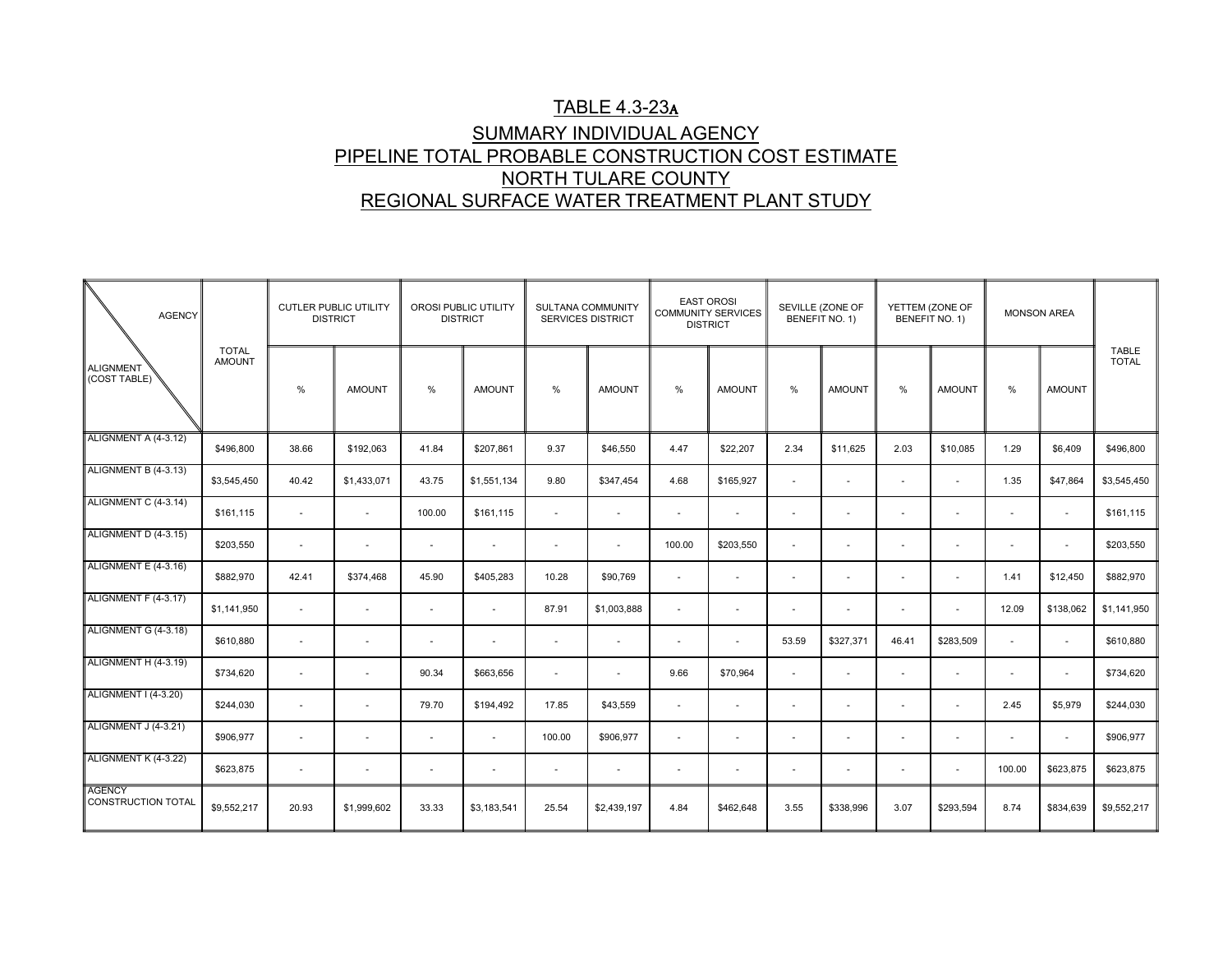## TABLE 4.3-24 SUMMARY INDIVIDUAL AGENCY PIPELINE TOTAL PROBABLE COST ESTIMATENORTH TULARE COUNTYREGIONAL SURFACE WATER TREATMENT PLANT STUDY

| COST<br><b>ITEMS</b><br><b>AGENCY</b>                   | TOTAL PIPELINE<br><b>CONSTRUCTION COST</b> | <b>DESIGN &amp; CONSTRUCTION</b><br>ADMINISTRATION/<br><b>INSPECTION</b> | <b>LEGAL &amp; PROJECT</b><br><b>ADMINISTRATION</b> | <b>SURVEYING &amp;</b><br><b>TESTING</b> | <b>METERING</b> | <b>TOTAL COST</b>              |
|---------------------------------------------------------|--------------------------------------------|--------------------------------------------------------------------------|-----------------------------------------------------|------------------------------------------|-----------------|--------------------------------|
| <b>CUTLER PUBLIC UTILITY DISTRICT</b>                   | \$1,900,013                                | \$337,650                                                                | \$22,510                                            | \$33,800                                 | \$45,000        | \$2,338,973<br>(\$2,464,602)   |
| OROSI PUBLIC UTILITY DISTRICT                           | \$2,382,653                                | \$423,450                                                                | \$28,230                                            | \$42,400                                 | \$45,000        | \$2,921,733<br>(\$3,897,041)   |
| SULTANA COMMUNITY SERVICES<br><b>DISTRICT</b>           | \$2,291,610                                | \$407,250                                                                | \$27,150                                            | \$40,700                                 | \$31,600        | \$2,798,310<br>(\$2,982,997)   |
| <b>EAST OROSI COMMUNITY SERVICES</b><br><b>DISTRICT</b> | \$469,395                                  | \$83,400                                                                 | \$5,560                                             | \$8,400                                  | \$31,600        | \$598,355<br>(\$591,448)       |
| SEVILLE (Zone of Benefit No. 1)                         | \$338,843                                  | \$60,150                                                                 | \$4,010                                             | \$6,000                                  | \$31,600        | \$440,603<br>(\$441,796)       |
| YETTEM (Zone of Benefit No. 1)                          | \$293,470                                  | \$52,200                                                                 | \$3,480                                             | \$5,200                                  | \$31,600        | \$385,950<br>(\$386,794)       |
| <b>MONSON AREA</b>                                      | \$762,205                                  | \$135,450                                                                | \$9,030                                             | \$13,600                                 | \$31,600        | \$951,885<br>(\$1,041,439)     |
| PROJECT TOTAL                                           | \$8,438,189                                | \$1,499,550                                                              | \$99,970                                            | \$150,100                                | \$248,000       | \$10,435,809<br>(\$11,806,117) |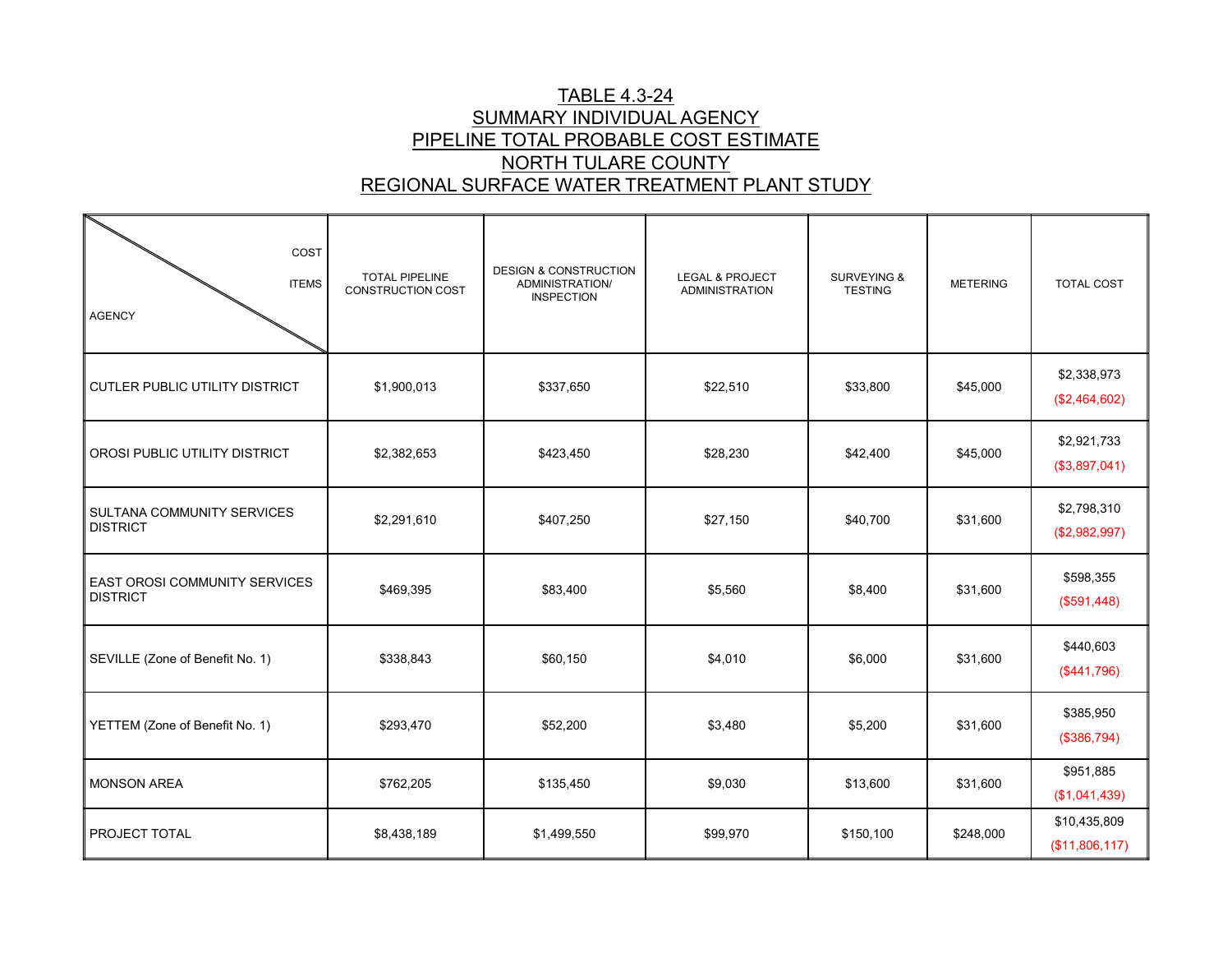# TABLE 4.2-2 SUMMARY INDIVIDUAL AGENCY SURFACE WATER TREATMENT PLANT TOTAL PROBABLE COST ESTIMATENORTH TULARE COUNTYREGIONAL SURFACE WATER TREATMENT PLANT STUDY

| COST<br><b>AGENCY</b>                                   | <b>ITEMS AGENCY %</b> | <b>TOTAL</b><br>CONSTRUCTION<br>COST | <b>ENGINEERING &amp;</b><br><b>CONSTRUCTION</b><br><b>ADMINISTRATION</b> | <b>LEGAL &amp; PROJECT</b><br><b>ADMINISTRATION</b> | <b>SURVEYING &amp;</b><br><b>TESTING</b> | PIPELINE R/W,<br><b>PROPERTY</b><br><b>PURCHASE &amp;</b><br><b>ACQUISITION</b> | <b>POWER LINE</b><br><b>EXTENSION</b> | <b>TOTAL COST</b>              |
|---------------------------------------------------------|-----------------------|--------------------------------------|--------------------------------------------------------------------------|-----------------------------------------------------|------------------------------------------|---------------------------------------------------------------------------------|---------------------------------------|--------------------------------|
| <b>CUTLER PUBLIC UTILITY</b><br><b>DISTRICT</b>         | 46.51                 | \$5,141,657                          | \$837,180                                                                | \$27,906                                            | \$55,812                                 | \$50,000                                                                        | \$7,000                               | \$6,119,555<br>(\$5,889,300)   |
| <b>OROSI PUBLIC UTILITY</b><br><b>DISTRICT</b>          | 34.55                 | \$3,819,485                          | \$621,900                                                                | \$20,730                                            | \$41,460                                 | \$50,000                                                                        | \$7,000                               | \$4,560,575<br>(\$6,369,000)   |
| SULTANA COMMUNITY<br><b>SERVICES DISTRICT</b>           | 7.55                  | \$834,649                            | \$135,900                                                                | \$4,530                                             | \$9,060                                  | \$50,000                                                                        | \$7,000                               | \$1,041,139<br>(\$1,470,500)   |
| <b>EAST OROSI COMMUNITY</b><br><b>SERVICES DISTRICT</b> | 5.38                  | \$594,756                            | \$96,840                                                                 | \$3,228                                             | \$6,456                                  | \$50,000                                                                        | \$7,000                               | \$758,280<br>(\$731,400)       |
| SEVILLE (Zone of Benefit No. 1)                         | 2.81                  | \$310,644                            | \$50,580                                                                 | \$1,686                                             | \$3,372                                  | \$50,000                                                                        | \$7,000                               | \$423,282<br>(\$410,000)       |
| YETTEM (Zone of Benefit No. 1)                          | 2.44                  | \$269,741                            | \$43,920                                                                 | \$1,464                                             | \$2,928                                  | \$50,000                                                                        | \$7,000                               | \$375,053<br>(\$363,200)       |
| <b>MONSON AREA</b>                                      | 0.75                  | \$82,912                             | \$13,500                                                                 | \$450                                               | \$900                                    | \$50,000                                                                        | \$7,000                               | \$154,762<br>(\$251,700)       |
| PROJECT TOTAL                                           | 99.99                 | \$11,053,844                         | \$1,799,820                                                              | \$59,994                                            | \$119,988                                | \$350,000                                                                       | \$49,000                              | \$13,432,646<br>(\$15,485,100) |